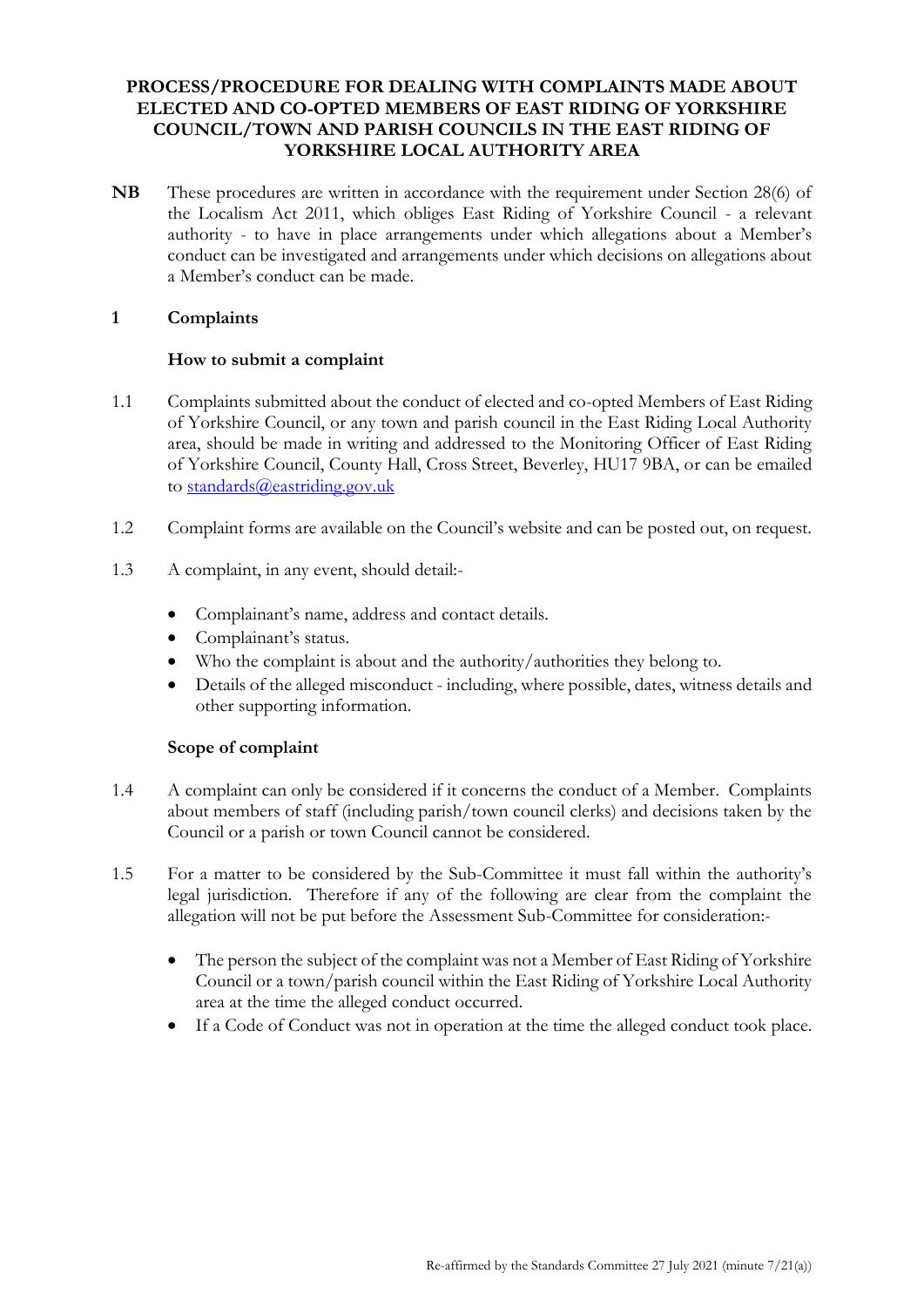- 1.6 Complaints which fall into the following categories will also not be put before the Assessment Sub-Committee for consideration:-
	- (a) Where it is clear from the complaint that the Member the subject of the complaint was not acting in an official capacity at the time the alleged conduct occurred.
	- (b) Where the conduct complained of is a continuation of a situation/set of circumstances relating to the same Council, which the Assessment Sub-Committee has previously considered and has determined not to take any action on.
	- (c) Where the individual the subject of the complaint is not a Member at the time the complaint is submitted.
	- (d) Where the complaint is made anonymously, it will not be put before the Assessment Sub-Committee unless it relates to an exceptionally serious or significant matter.
	- (e) The Monitoring Officer is also given delegated authority to consider the age and seriousness of the complaint in determining whether it should be submitted to the Assessment Sub-Committee; where the complaint is so trivial or lacking in detail that it would not be an efficient use of resources to submit it for the Assessment Sub-Committee's consideration it will not go forward.
	- (f) Where a breach of the Code of Conduct has seemingly been disclosed but the breach is minor in nature and would not warrant an investigation.
	- (g) Where the conduct complained of repeats a complaint that has already been submitted about the same Member and which the Assessment Sub-Committee has already made a decision on.
- 1.7 In the event that a complaint is filtered out in accordance with paragraph 1.6(f) above, a complainant will be permitted to seek reconsideration of the decision by providing additional information within 5 working days of the date of the Monitoring Officer's letter. In such a circumstance, if the additional information submitted is likely to be deemed to merit an investigation being undertaken, the complaint will at that stage be referred to the Assessment Sub-Committee for consideration.
- 1.8 A report will be submitted to the Standards Committee on an annual basis to detail the number of complaints submitted which have not been put before the Standards Committee Assessment Sub-Committee and the reason why.
- 1.9 The Standards Committee will also receive, on an annual basis, a report detailing the number of complaints received over the period 1 May to 30 April which will give a brief description of each complaint, the decision of the Assessment Sub-Committee and, if applicable, the decision of the Standards Committee/a Hearing Committee, including any sanction recommended and applied. An extract from this report will also be published separately on the Council's website under the data transparency section.

#### **2 Receipt of Complaint**

- 2.1 The complainant will be notified that their complaint has been received.
- 2.2 Arrangements will be made to convene a Standards Committee Assessment Sub-Committee for consideration of the complaint within 25 working days of receiving it.
- 2.3 Complaints addressed to the Monitoring Officer which do not fall within the Committee's legal jurisdiction, which are clearly not about Member conduct or which fall within any of the categories set out in paragraphs 1.4 - 1.6 above will not be passed to the Assessment Sub-Committee.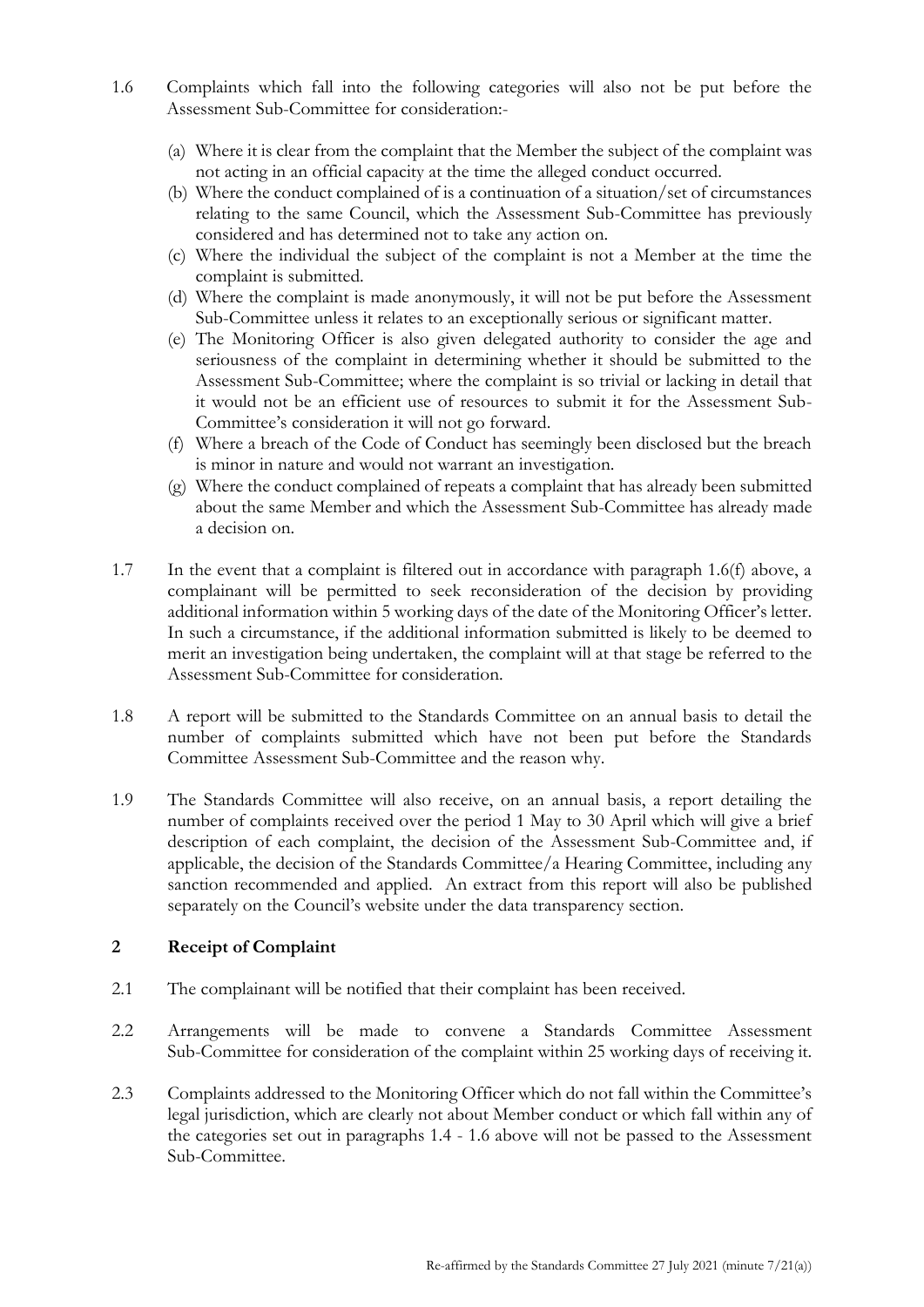2.4 Upon receipt of a complaint, a copy of it will be provided to either the Independent Person or the Reserve Independent Person to obtain their view as to whether or not the complaint should be investigated, referred for other action or whether no action should be taken. The opinion of the Independent/Reserve Independent Person will be incorporated into the report submitted to the Assessment Sub-Committee for Members' deliberation and determination. The Independent/Reserve Independent Person's opinion will also be recorded in the Decision Notice produced following the Assessment Sub-Committee meeting.

#### **3 Standards Committee Assessment Sub-Committee**

- 3.1 The Standards Committee Assessment Sub-Committee will consist of five Members three East Riding of Yorkshire Council elected Members (from at least two political groups from the membership of the Standards Committee), one parish/town council representative and one independent Member, to be determined on a meeting by meeting basis by the Director of Corporate Resources, with the Chairmanship rotating around the ERYC Members on the Standards Committee on the same allocation as the full Committee.
- 3.2 The Monitoring Officer will circulate with the agenda papers for the meeting a pre-assessment report for each complaint made, which will contain a brief overview of the complaint, including any further information submitted/obtained to assist the Sub-Committee with its decision (relevant minutes, register of interests etc.), relevant paragraphs of the Code of Conduct, the view of the Independent or Reserve Independent Person as to the proposed action to be taken and a recommendation.
- 3.3 For a matter to be considered by the Sub-Committee it must fall within the Authority's legal jurisdiction. Therefore, the pre-assessment report will also confirm:-
	- That the person the subject of the complaint was a Member of East Riding of Yorkshire Council or a town/parish council within the East Riding of Yorkshire Local Authority area at the time the alleged conduct occurred.
	- That a Code of Conduct was in operation at the time the alleged conduct took place.
- 3.4 The Chairman of the Sub-Committee will actively seek the views of the independent Member and parish council representative before a decision is taken on the complaint by the voting Members.

# **4 Assessment Sub-Committee - Possible Decisions**

- 4.1 The Sub-Committee, being satisfied that the Authority has the legal jurisdiction to consider the complaint, will then use the agreed assessment criteria to reach a decision on the action, if any, to be taken.
- 4.2 The Sub-Committee must also be satisfied that the conduct complained of, if proven, could amount to a breach of the Code of Conduct. Again, if this is not the case, the complaint cannot be investigated.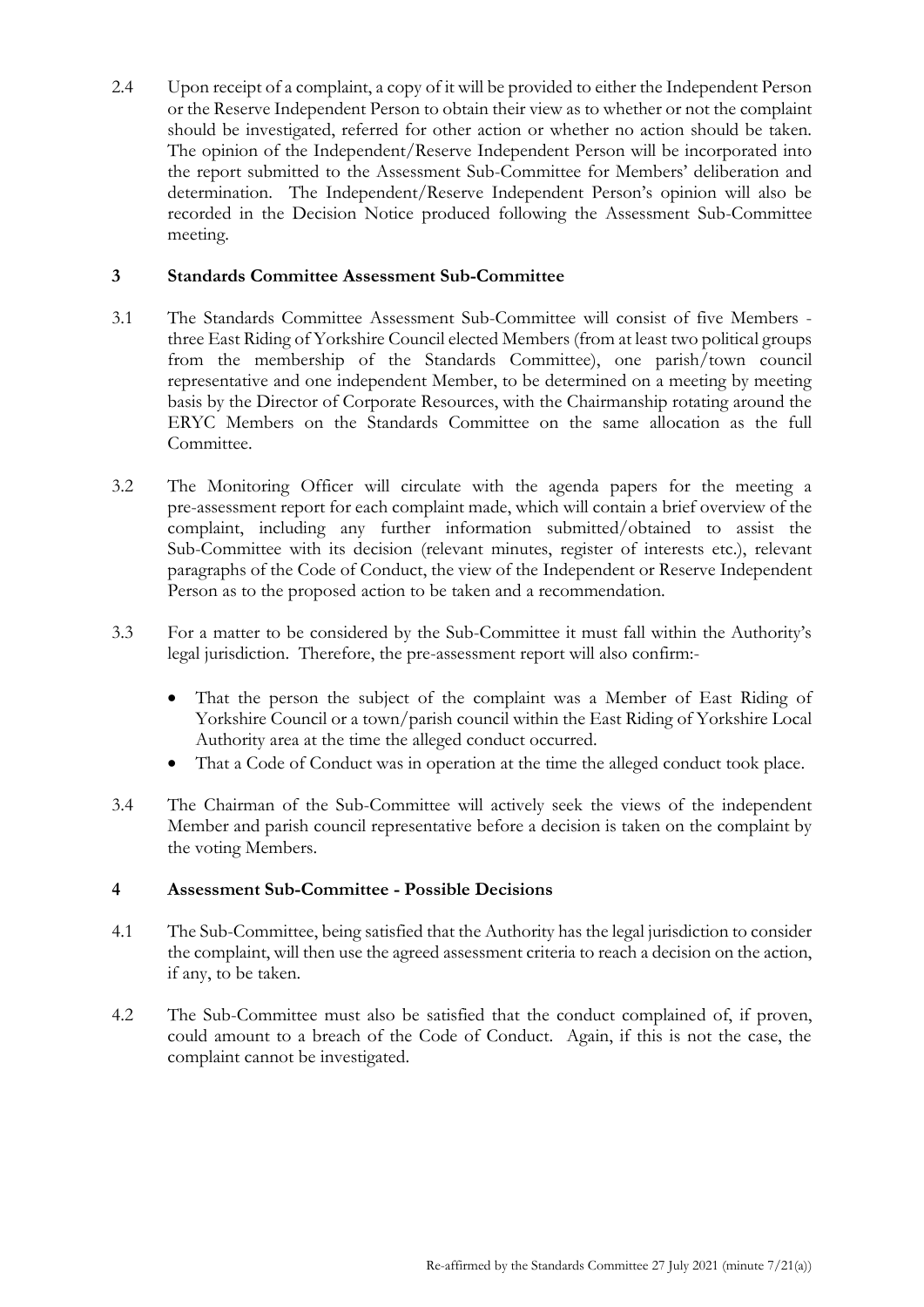## 4.3 The Assessment Sub-Committee can make the following decisions:-

- That the matter be referred to the Monitoring Officer for investigation.
- That the matter be referred to the Monitoring Officer for 'other action'.
- That no further action be taken, either because:
	- o No breach of the Code of Conduct has been evidenced, or
	- o It is felt, based on the information submitted, that investigation of the complaint would not be merited.
- **NB** There is no right of appeal to the decision that no further action be taken on the complaint.
- 4.4 The decision of the Sub-Committee will be sent to the complainant, the subject Member and the clerk to the appropriate town/parish council, in the form of a decision notice, within five working days of the Assessment Sub-Committee meeting.

# **5 Referral for Investigation**

- 5.1 Where complaints are referred to the Monitoring Officer for investigation, the Monitoring Officer will appoint a member of staff to undertake the investigation, who will contact the parties concerned. The investigating officer will attempt to complete the investigation within six months of the complaint being referred by the Assessment Sub-Committee.
- 5.2 The investigating officer and Monitoring Officer can make one of two findings, namely:-
	- That no breach of the Code of Conduct is disclosed/no further action be taken.
	- That the conduct complained of potentially discloses a breach of the Code of Conduct.
- 5.3 Where it is concluded that no breach of the Code of Conduct has been disclosed or that no further action should be taken, a report will be submitted to the Standards Committee, which will determine whether or not it agrees with the Monitoring Officer's finding. If it does agree with the recommendation the matter ends and no further action will be taken. If it does not agree with the recommendation the matter will progress to a hearing.
- 5.4 Where it is recommended by the Monitoring Officer that no breach of the Code of Conduct has been disclosed and/or that no further action should be taken and a report is submitted to the Standards Committee, the Councillor the subject of a complaint/investigation, the complainant and the relevant town or parish council clerk will be advised in advance of the meeting as to when that the final report is to be considered by the Committee and will be provided with a copy of the final report. The Councillor the subject of the complaint, the complainant and the clerk to the relevant town or parish council are at liberty to attend the meeting to observe, should they wish to do so, subject to the exclusion of the press and public, as may be deemed appropriate, in accordance with Schedule 12A of the Local Government Act 1972.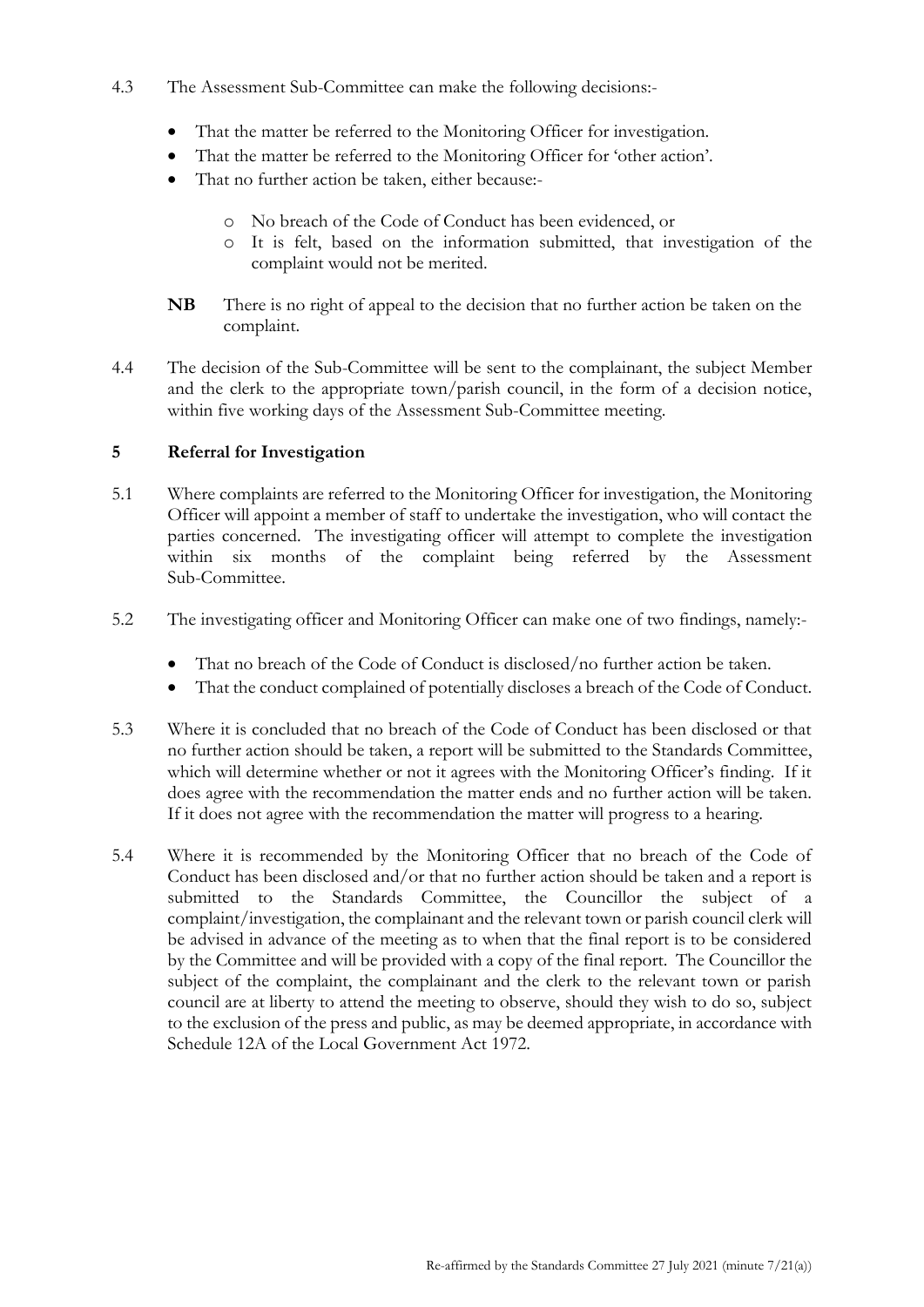- 5.5 Following a Standards Committee meeting, the Councillor the subject of the complaint/investigation, the complainant and the relevant town or parish council clerk will be written to again to confirm the Committee's decision and a copy of the minutes will be provided to them, which will include a brief summary of the complaint, the provisions of the Code engaged by the allegations, the view of the Independent Person, the decision and reasoning of the Committee. The minutes will be published on the Council's website.
- 5.6 Where it is concluded that the conduct complained of potentially discloses a breach of the Code of Conduct a hearing of the Standards Committee will be arranged. At the hearing the Standards Committee can make one of three determinations:-
	- That there has been no breach of the Code of Conduct.
	- That there has been a breach of the Code of Conduct but that it is not necessary to make a recommendation as to suggested action to be taken by the appropriate Council.
	- That there has been a breach of the Code of Conduct and that, in the circumstances, it would wish to make a recommendation to the appropriate Council as to suggested action to be taken.
- 5.7 A Standards Committee Hearing will consist of five Members three East Riding of Yorkshire Council Members (from at least two political groups from the membership of the Standards Committee), one parish council representative and one independent Member, to be selected on a meeting by meeting basis by the Director of Corporate Resources, with the Chairmanship rotating between the ERYC Members on the Standards Committee on the same allocation as the full Committee.
- 5.8 Where it is concluded that the conduct complained of potentially discloses a breach of the Code of Conduct, a Hearing Committee will be arranged to consider the complaint/investigation within three months of conclusion of the investigation.
- 5.9 Hearings will be conducted in accordance with the Standards Committee's adopted Hearings Procedures.
- 5.10 Where between being referred for investigation and the investigation concluding the individual who is the subject of a complaint ceases to be a Member, the Monitoring Officer may submit a report to the Standards Committee Assessment Sub-Committee to seek its approval to discontinue the investigation, and to resolve that no further action be taken. The Standards Committee Assessment Sub-Committee may agree to this, or may resolve that there is merit in the investigation continuing.
- 5.11 In such instances, the Councillor the subject of the complaint/investigation and the complainant will be advised in advance of the meeting that the Monitoring Officer will be submitting such a request to the Assessment Sub-Committee and will be asked for their comments on the proposal, which will also be reported to the Assessment Sub-Committee. Following the meeting, the Councillor the subject of the complaint/investigation, the complainant and the relevant town or parish council clerk will be notified of the decision of the Assessment Sub-Committee and will be provided with a copy of the minutes.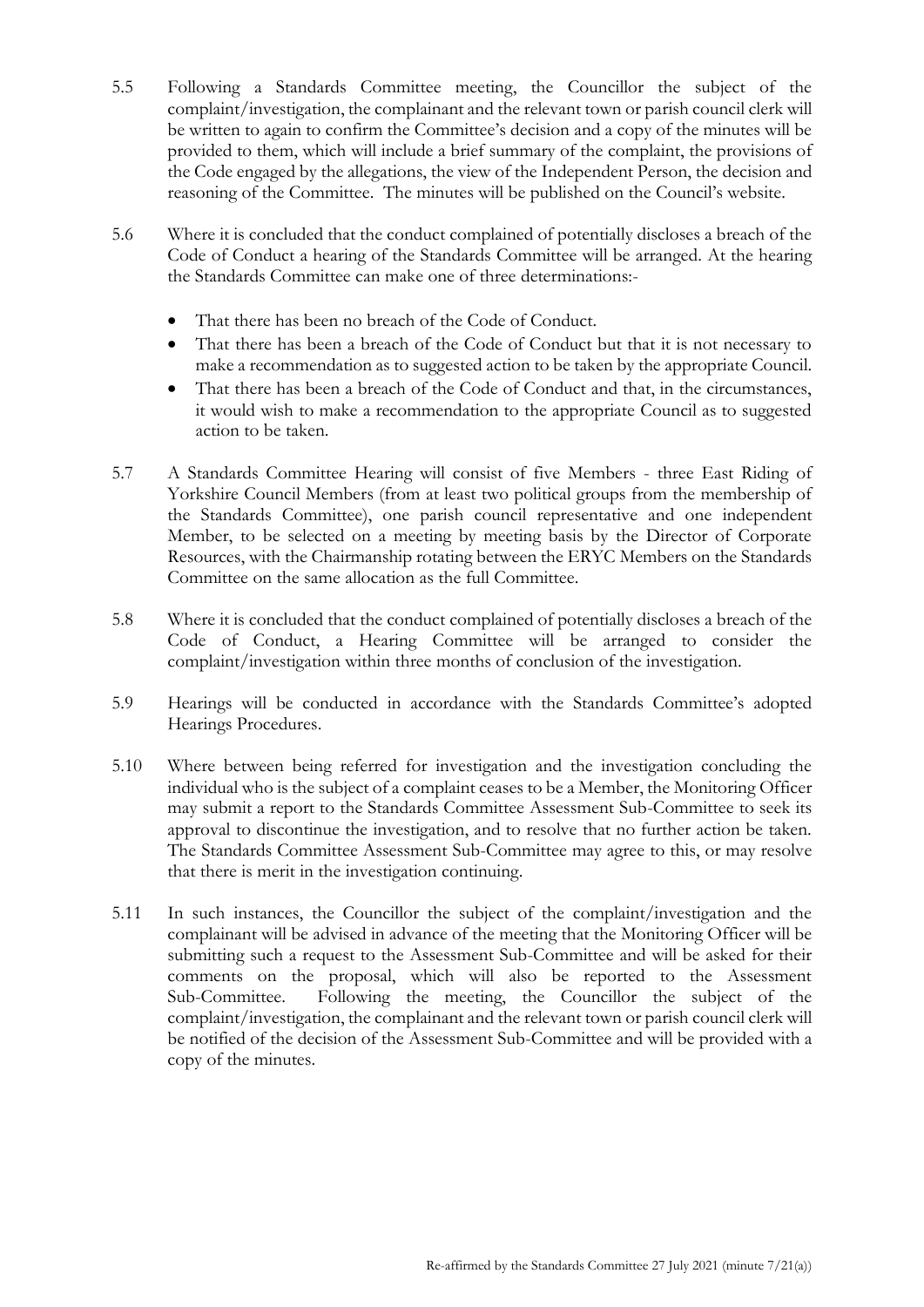## **6 Referral for 'Other Action'**

- 6.1 It is accepted that it may not always be in the interests of good governance to undertake or complete an investigation into an allegation of misconduct, therefore the Assessment Sub-Committee has the option of determining whether 'other action' would be more appropriate.
- 6.2 Examples of 'other action' will include:-
	- Arranging for the subject Member(s)/Council concerned to undertake training.
	- Arranging for the subject Member and complainant to engage in a process of conciliation/mediation.
	- Instituting changes to the procedures of the Council if they have given rise to the complaint.
	- Writing to the subject Member to remind them of the provisions of the Code of Conduct.
	- Writing to the subject Member to remind them of the requirement to register their interests and/or to keep their Register of Interests up to date.
- 6.3 The action does not have to be limited to the subject Member or Members.
- 6.4 Generally, there are two indicators of 'other action'; the first is where the authority to which the subject Member belongs appears to have a poor understanding of the Code and/or authority procedures; the second is where there has been a breakdown in relationships. Further guidance on matters which may lead to referral for 'other action' is contained in the assessment criteria.
- 6.5 Complaints referred to the Monitoring Officer for 'other action' will not be referred back to the Standards Committee Assessment Sub-Committee if the action is ultimately perceived to have failed.
- 6.6 It is emphasised that 'other action' is an alternative to investigation and therefore, in such cases, the Sub-Committee makes no finding on whether the subject Member failed to comply with the Code of Conduct.
- 6.7 If the parties are unwilling to comply/participate or the Councillor the subject of the complaint ceases to be a Member before the 'other action' takes place the Monitoring Officer has discretion to conclude, without reference back to the Assessment Sub-Committee, that it would not be an efficient use of resources to pursue the 'other action' and/or complaint further. The Monitoring Officer will refer the complaint back to the Assessment Sub-Committee for a decision to investigate it should that be deemed the most appropriate course of action.
- 6.8 The Monitoring Officer will attempt to ensure that the 'other action' is undertaken within six months of the Assessment Sub-Committee's decision to refer the complaint for this.
- 6.9 Following the 'other action' being undertaken/attempted, a report will be submitted on an annual basis to the Standards Committee detailing the outcomes achieved.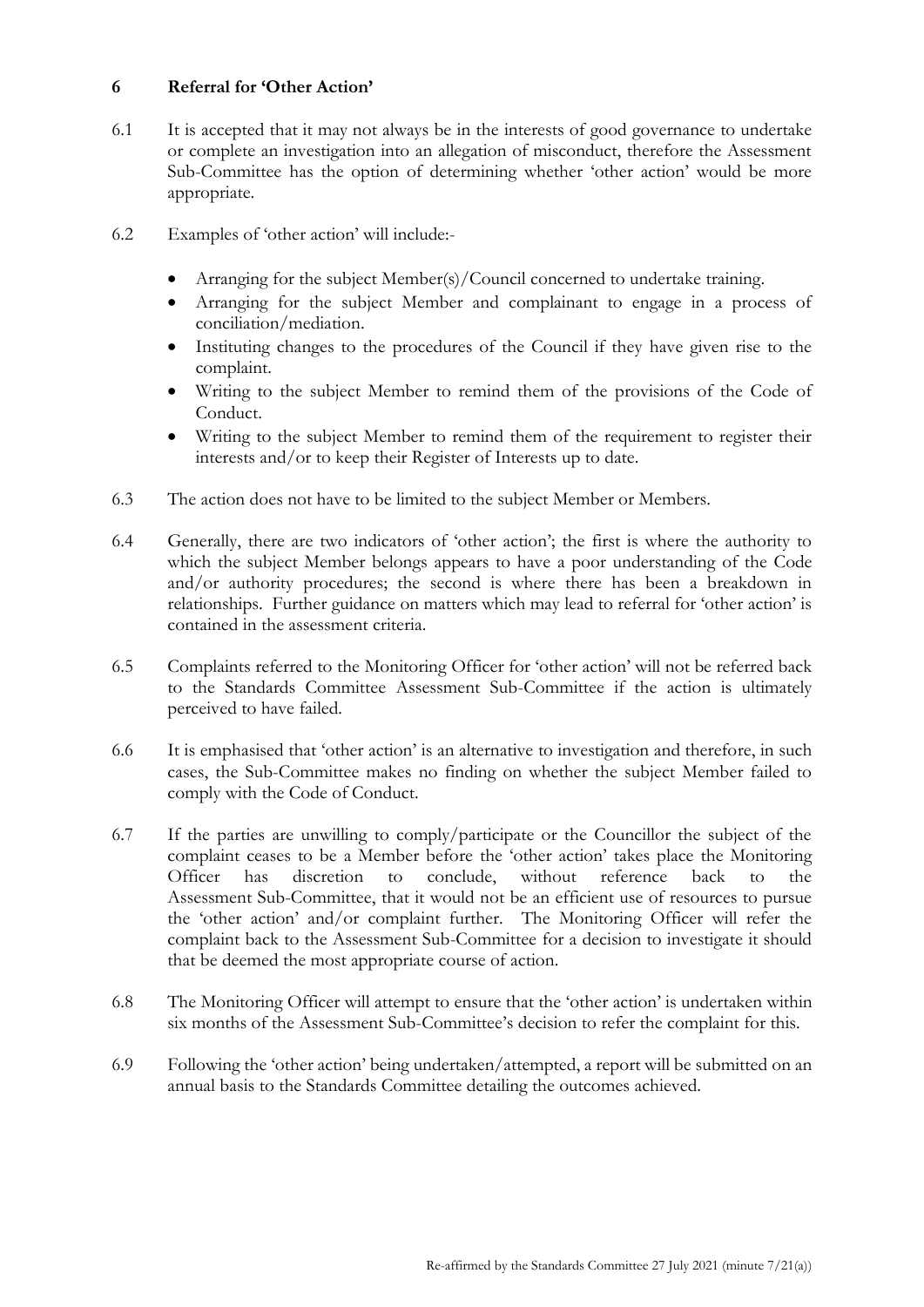## **7 Role and Appointment of the Independent Person**

- 7.1 The Council is required to appoint at least one Independent Person, whose views must be sought and taken into account by the Authority before a decision is made on an allegation that it has decided to investigate.
- 7.2 East Riding of Yorkshire Council will appoint one Independent Person for a three year period, with up to two reserves, also appointed for a three year period.
- 7.3 The views of the Independent Person can also be sought by a Member whose behaviour is the subject of an allegation that is being investigated. The contact between the Independent Person and the Councillor the subject of the investigation will be managed through Democratic Services.
- 7.4 The Independent Person will be sent a copy of the investigating officer's report and investigation file following comments being obtained from the subject Member and the complainant on the draft report. The comments of the Independent Person will be incorporated into the final report for submission to the Standards Committee/Standards Committee Hearing.
- 7.5 The Independent Person will be invited to attend the Standards Committee/Standards Committee Hearing to present their views and be available to answer questions.
- 7.6 As per paragraph 2.4 above, additionally, upon receipt of a complaint, a copy of it will be provided to either the Independent Person or the Reserve Independent Person to obtain their view as to whether or not the complaint should be investigated, referred for other action or whether no action should be taken. The opinion of the Independent/Reserve Independent Person will be incorporated into the report submitted to the Assessment Sub-Committee for Members' deliberation and determination. The Independent/Reserve Independent Person's opinion will also be recorded in the Decision Notice produced following the Assessment Sub-Committee meeting.
- 7.7 An individual cannot be an Independent Person if they are:-
	- (a) a Member, Co-opted Member or Officer of East Riding of Yorkshire Council;
	- (b) a Member, Co-opted Member or Officer of a Parish Council within the East Riding of Yorkshire, or
	- (c) a relative [as defined by the Localism Act 2011], or close friend, of a person within (a) or (b) above.
- 7.8 An individual cannot be an Independent Person if at any time during the five years ending with the appointment the person was:-
	- (a) a Member, Co-opted Member or officer of East Riding of Yorkshire Council, or
	- (b) a Member, Co-opted Member or officer of a town or parish council within the East Riding of Yorkshire.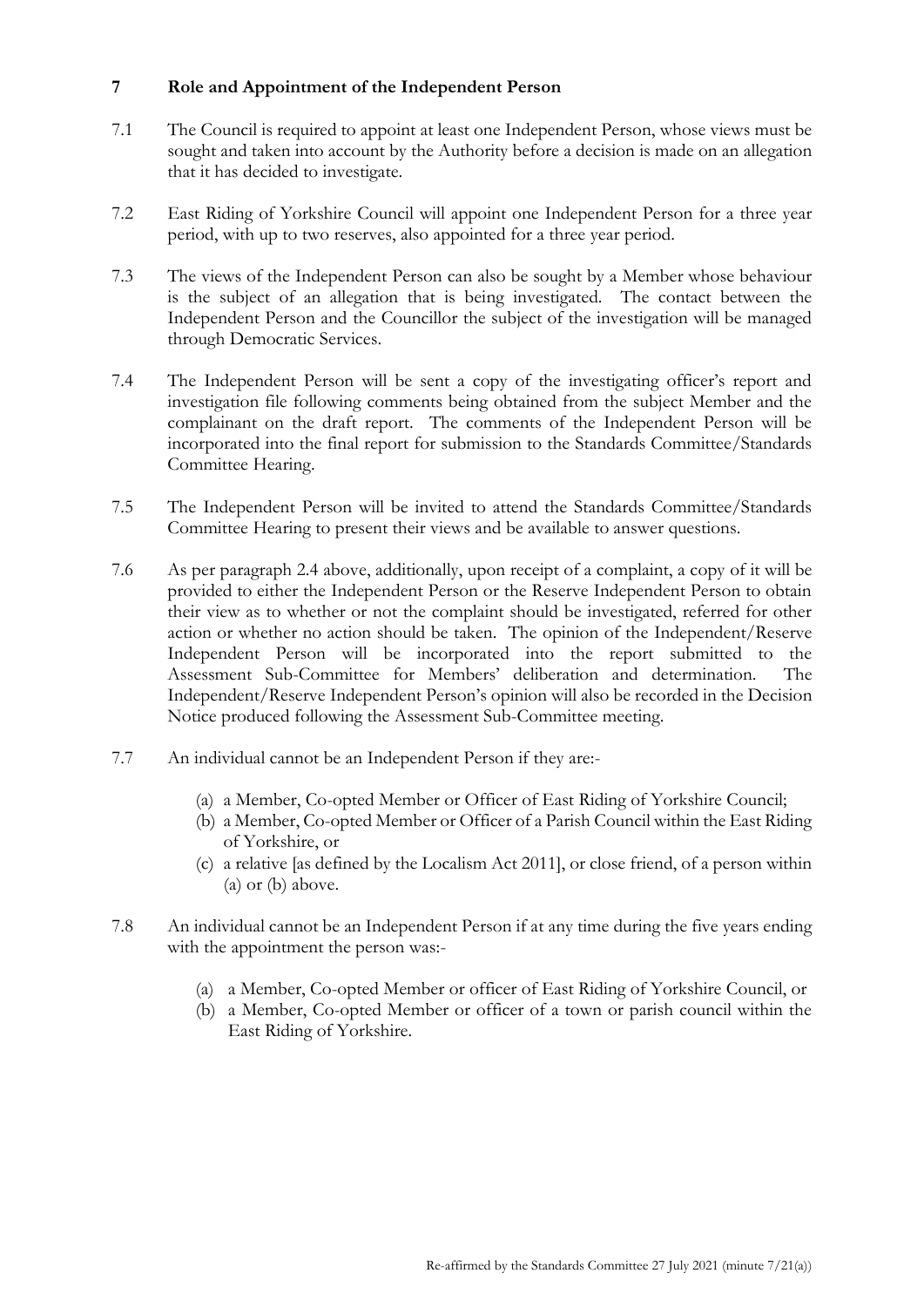- 7.9 An individual can only be appointed as an Independent Person if:
	- the vacancy has been advertised;
	- the individual has submitted an application to fill the vacancy, and
	- the appointment has been approved by a majority of the Members of the Council.

## **8 Access to Meetings and Decision Making**

- 8.1 As Committees/Sub-Committees of the Council, the Standards Committee, Assessment Sub-Committee and Hearing Committees are all subject to the Access to Information requirements.
- 8.2 The Assessment Sub-Committee will, however, be considering potentially unfounded and damaging complaints, which it may not be appropriate to consider in public. As such, the complaints and reports submitted to this Sub-Committee are likely to be excluded from public circulation and marked as not for publication in accordance with Paragraphs 1 and 2 of Part 1 of Schedule 12A of the Local Government Act 1972. A subsequent meeting may authorise public circulation.
- 8.3 Standards Committee Assessment Sub-Committee agendas will refer to the Member(s) concerned only by the initial of their surname.
- 8.4 A written summary of the complaint and decision will be produced following a meeting of the Assessment Sub-Committee.
- 8.5 The written summary will take the form of a decision notice and will include:-
	- The main points considered.
	- The opinion of the Independent Person.
	- The decision of the Sub-Committee.
	- The reasons for the decision taken.
- 8.6 The notice will generally give the name of the subject Member unless it would not be in the public interest or would prejudice an investigation.
- 8.7 The notice will be available for inspection for six years and will be sent to any town/parish council concerned, as well as the complainant and the subject Member.
- 8.8 The Sub-Committee may decide not to give a written summary to the subject Member when a referral decision has been made. In such cases, the subject Member will be provided with the decision notice during the investigation process. Copies will then be sent to the clerk to the relevant town/parish council and produced for public inspection.

## **9 Withdrawing Complaints**

9.1 The Monitoring Officer will not put a complaint before the Assessment Sub-Committee where the complainant seeks to withdraw it before the Assessment Sub-Committee meets to make an initial decision on it.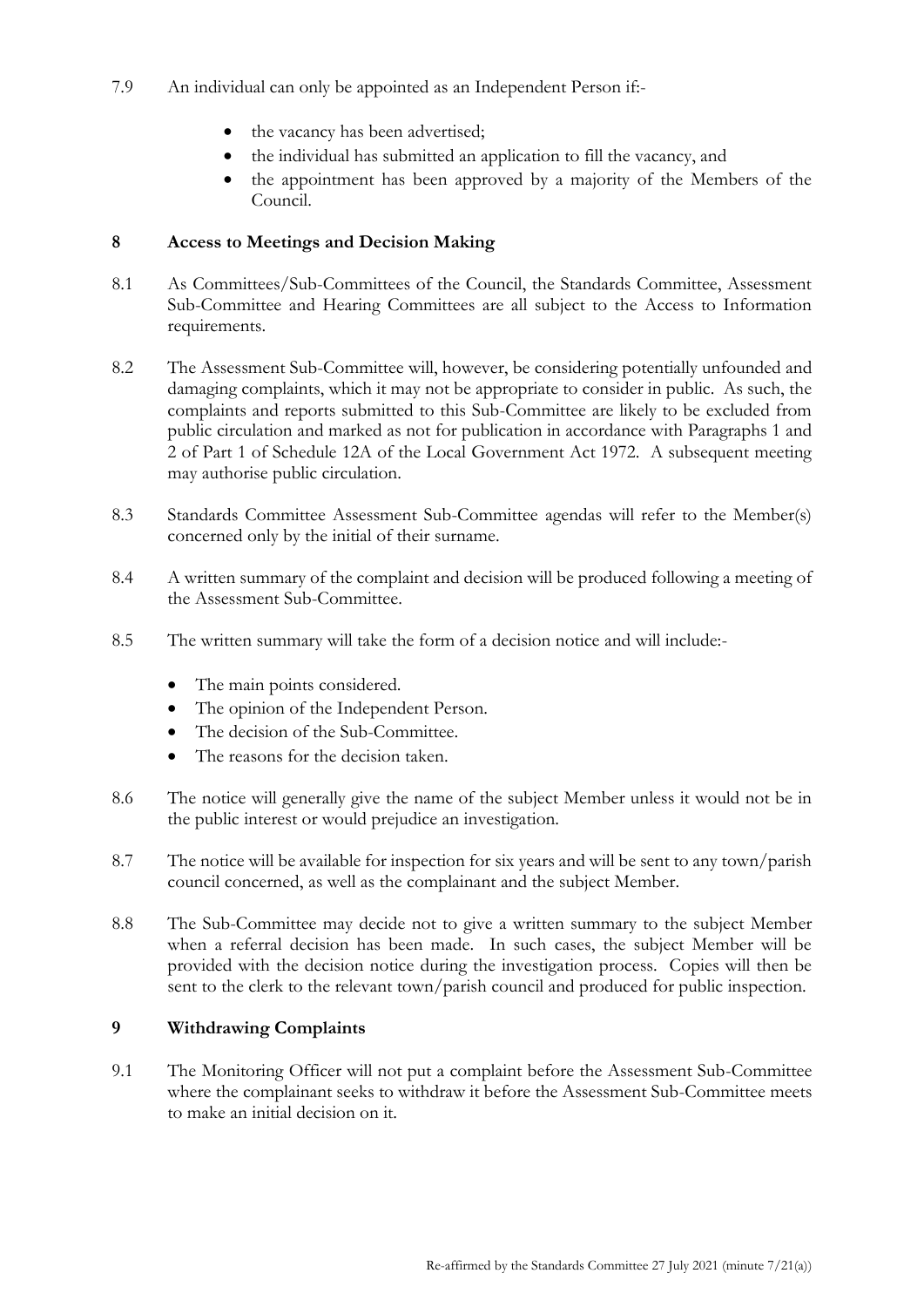- 9.2 Where a complainant wishes to withdraw their complaint once an investigation has commenced, the Assessment Sub-Committee is required to decide whether or not to grant the request.
- 9.3 The Sub-Committee will consider:-
	- Whether the public interest in taking action outweighs the complainant's desire to withdraw it.
	- Whether action can be taken without the complainant's participation.
	- The underlying reason for the request whether any pressure has been exerted on the complainant/whether an apology has already been received etc.

#### **10 Multiple Complaints**

- 10.1 Complaints from different people about the same matter may be considered at the same meeting, with one report submitted, which draws all of the information together and highlights any different/contradictory information and offers a recommendation.
- 10.2 A decision will be made on each complaint and the notification procedure followed for each complaint.

#### **11 Vexatious and Persistent Complaints**

- 11.1 Where the Monitoring Officer considers that the same complaint made by the same person has already been dealt with and there is no new evidence to support the complaint, there is no requirement for the complaint to be considered by the Assessment Sub-Committee.
- 11.2 Consideration will be given to all allegations made however, to ensure that there is nothing new within the complaint which requires action to be taken.
- 11.3 Anyone can make a complaint about the conduct of a Member.

#### **12 Confidentiality Requests**

- 12.1 The Council will notify the subject Member, in the decision notice issued after a meeting of the Assessment Sub-Committee, who has complained about them.
- 12.2 In exceptional circumstances and at the discretion of the Sub-Committee, however, a complainant's identity may be withheld.
- 12.3 For such a request to be granted the Sub-Committee will consider the following:-
	- Whether the complainant believes they will be at risk of physical harm and there is evidence to support this.
	- Whether the complainant is an officer of the Council concerned who fears for the consequences of their employment.
	- Whether the complainant suffers from a serious health condition and there are medical risks associated with their identity being disclosed.
	- Whether it is possible to investigate the complaint without disclosing the complainant's identity.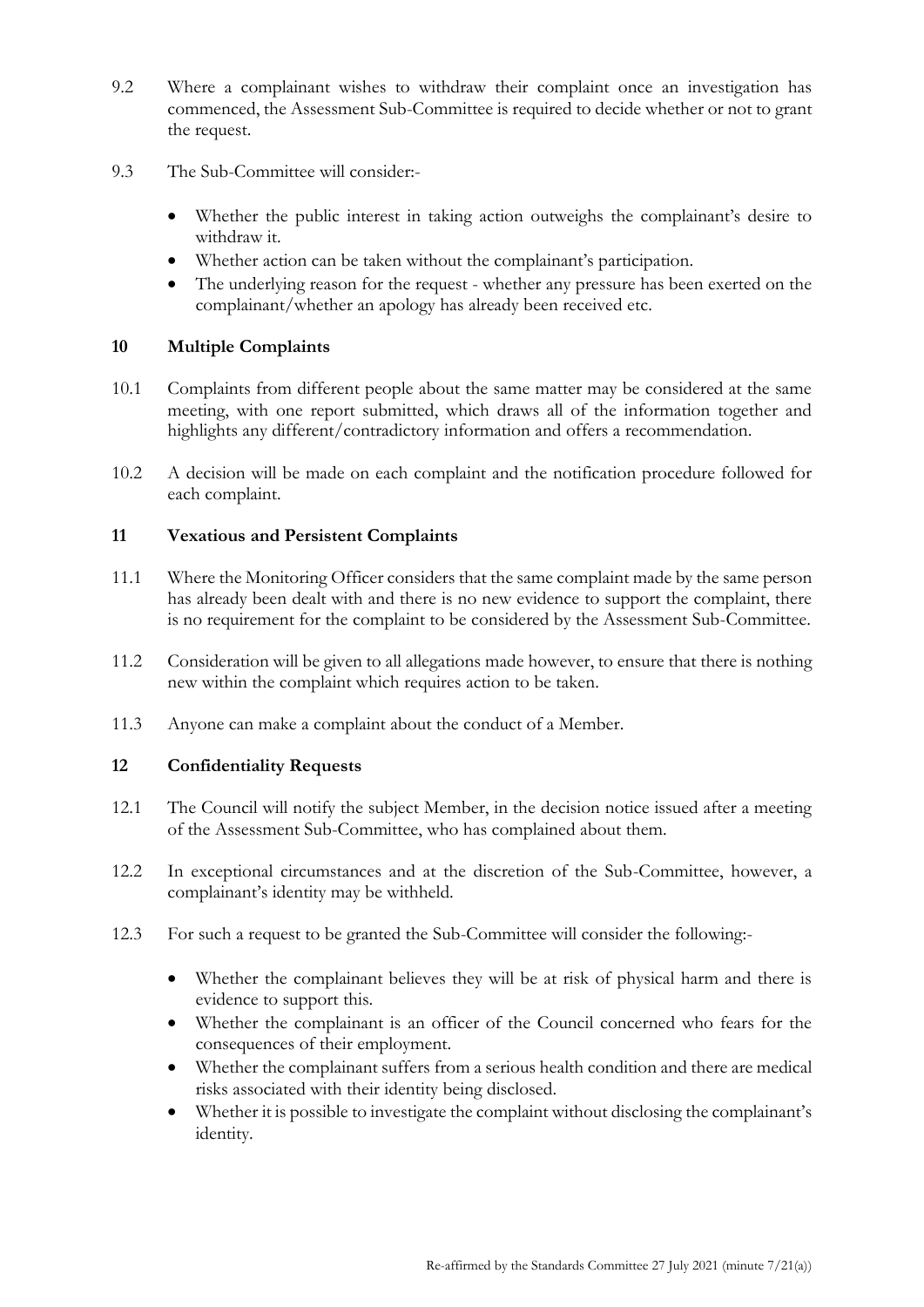12.4 In the event that the Sub-Committee refuse a request for confidentiality, it may offer the complainant the option to withdraw the complaint.

#### **13 Anonymous Complaints**

- 13.1 An anonymous complaint will only be accepted if it relates to an exceptionally serious or significant matter.
- 13.2 An anonymous complaint will only be referred for investigation/other action if it includes documentary evidence or photographic evidence indicating an exceptionally serious or significant matter.

## **14 Case History**

- 14.1 Documents relating to complaints that the Assessment Sub-Committee decided not to investigate will be kept for at least 12 months following the meeting.
- 14.2 Documents relating to complaints referred for investigation/other action will be kept for a period of six years. Agendas and minutes for meetings can be accessed via the Council's website.
- 14.3 The Council, in accordance with requirements placed on it, will also keep a record of cases that allows a search to be undertaken easily by complainant name, Member name and Authority.

## **15 Publicising the Complaints System**

- 15.1 The Council is required to publish a notice detailing the new Code of Conduct adopted. The Council will include in this notice details of where Code of Conduct complaints should be sent. This notice will be placed in the East Riding Mail/Hull Daily Mail.
- 15.2 Details of the procedures to be followed in relation to any written allegation received about a Member will be published on the Council's website.

# **16 Application of Legislation/Guidance**

16.1 The process and procedures adopted are, at all times, subject to the Localism Act 2011 and Local Government Act 1972 and Statutory Instruments issued under the Act.

## **17 Failure to Comply with a Council's Code of Conduct - Whether or Not the Finding is made following an Investigation on behalf of the Monitoring Officer [Section 28(11) Localism Act 2011]**

- 17.1 The Standards Committee will receive a report from the Monitoring Officer if a Member's conduct has failed to comply with the Authority's Code of Conduct as a consequence of being found guilty of an offence as set out in paragraph 34 of the Localism Act 2011.
- 17.2 In such a circumstance the Standards Committee may make a recommendation to the appropriate council as to whether, and what, action should be taken by the council in relation to the Member.